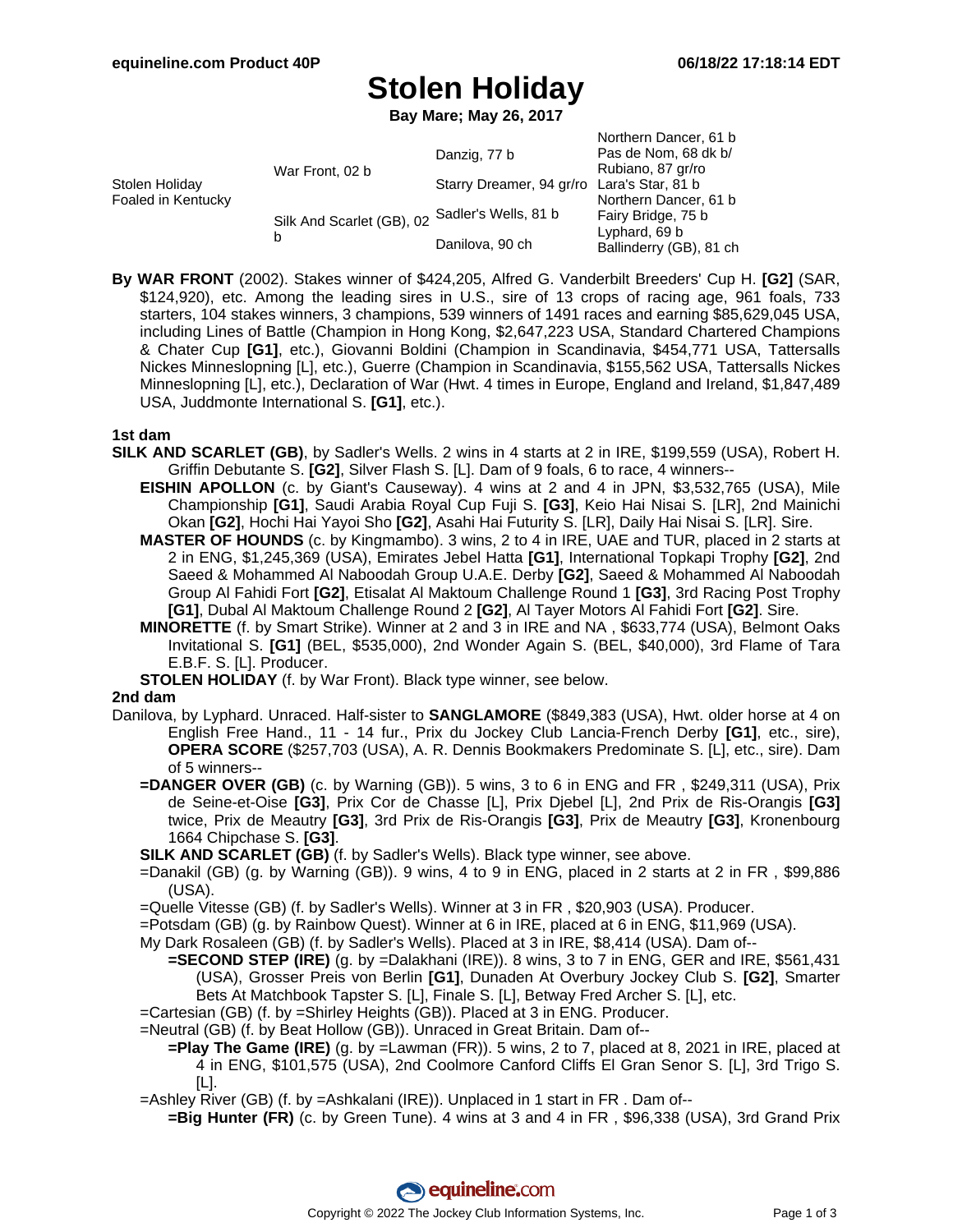### **Stolen Holiday**

**Bay Mare; May 26, 2017**

Anjou Bretagne [L].

**=Belle Jeanne (FR)** (f. by Diableneyev). Winner at 2 in FR , \$56,380 (USA), 3rd Prix Roland de Chambure [L].

#### **3rd dam**

- **BALLINDERRY (GB)**, by Irish River (FR). 2 wins at 3 in ENG, \$69,673 (USA), Ribblesdale S.**-G2**, 3rd Yorkshire Oaks**-G1**, Sir Charles Clore Memorial S. [L]. Half-sister to **LYDIAN (FR)** (\$240,715 (USA), 2nd hwt. at 3 on German Free Hand., 2nd hwt. at 3 on Italian Free Hand., Grosser Preis von Berlin**-G1**, etc., sire), **=MOT D'OR (FR)** (\$108,071 (USA), Prix Hocquart**-G2**, etc., sire), **=SHARPMAN (IRE)** (\$197,598 (USA), Prix Omnium II, etc., Leading broodmare sire in Germany), **MISS SUMMER (IRE)** (\$38,544 (USA), Prix de Saint-Cyr), **Pride of Araby** (\$184,453 (USA), 3rd Carleton F. Burke H. **[G2]**, etc., sire). Dam of 3 winners--
	- **SANGLAMORE** (c. by Sharpen Up (GB)). 4 wins in 8 starts, 3 to 4 in ENG and FR , \$849,383 (USA), Hwt. older horse at 4 on English Free Hand., 11 - 14 fur., Prix du Jockey Club Lancia-French Derby **[G1]**, Prix d'Ispahan **[G1]**, William Hill Dante S. **[G2]**, 2nd King George VI and Queen Elizabeth Diamond S. **[G1]**, 3rd Coral-Eclipse S. **[G1]**. Sire.
	- **OPERA SCORE** (c. by Nureyev). 5 wins, 3 to 6 in ENG and NA , \$257,703 (USA), A. R. Dennis Bookmakers Predominate S. [L], Miramontes H. -R (SA, \$49,050), 2nd Louisiana Downs H. **[G3]**, Cedar Key S. -R (SA, \$14,000), 3rd Elkhorn S. **[G2]**, King Edward VII S. **[G2]**, All American H. **[G3]**, Tennents Scottish Classic **[G3]**. Sire.
	- Balladur (g. by Nureyev). 4 wins, 3 to 6 in ENG, \$24,099 (USA).

Danilova (f. by Lyphard). See above.

- Balliasta (f. by Lyphard). Unplaced in 2 starts in FR . Dam of--
	- **=Kilting (GB)** (f. by Nashwan). Winner at 2 and 3 in ENG and FR , \$21,911 (USA), 3rd R. L. Davison Pretty Polly S. [L].

### **4th dam**

- **MISS MANON (FR)**, by Bon Mot (FR). 3 wins at 3 and 4 in FR , Prix de Liancourt. Half-sister to **=Hot Line (FR)** (\$19,260 (USA), 3rd Prix La Barka Hurdle). Dam of 6 winners, including--
	- **LYDIAN (FR)** (c. by Lyphard). 4 wins in 8 starts, 2 to 3 in FR , GER and ITY, \$240,715 (USA), 2nd hwt. at 3 on German Free Hand., 2nd hwt. at 3 on Italian Free Hand., Grosser Preis von Berlin**-G1**, Gran Premio di Milano**-G1**, Prix Noailles**-G2**, 2nd Prix de Courcelles, 3rd Prix Niel**-G3**. Sire.
	- **=SHARPMAN (IRE)** (c. by Sharpen Up (GB)). 3 wins at 2 and 3 in FR , \$197,598 (USA), Prix Omnium II, Prix des Yearlings, 2nd Poule d'Essai des Poulains-French Two Thousand Guineas**-G1**, Prix Lupin**-G1**, Prix des Chenes**-G3**, Prix Eclipse**-G3**, Prix Thomas Bryon**-G3**, 3rd Prix du Jockey Club-French Derby**-G1**. Leading broodmare sire in Germany.
	- **=MOT D'OR (FR)** (c. by =Rheingold (GB)). 2 wins at 3 in FR , \$108,071 (USA), Prix Hocquart**-G2**, 3rd Grand Prix de Paris**-G1**. Sire.
	- **BALLINDERRY (GB)** (f. by Irish River (FR)). Black type winner, see above.
	- **MISS SUMMER (IRE)** (f. by =Luthier (FR)). 2 wins at 3 in FR , \$38,544 (USA), Prix de Saint-Cyr.
		- **PRIVATE LINE** (f. by Private Account). 5 wins, 2 to 4 in ENG and NA , \$111,811 (USA), Atalanta Mile S. [L], Avigaition S. -R (SA, \$36,900).
		- **MOST PRECIOUS** (f. by Nureyev). Winner at 2 and 3 in FR , \$80,792 (USA), Prix de Lieurey [L], 2nd Prix de la Salamandre **[G1]**, 3rd Grand Criterium **[G1]**, Prix de Bagatelle [L].
		- **Ofanto** (c. by Lyphard). 6 wins, 3 to 6 in FR and NA , \$200,167 (USA), 2nd Hollywood Turf Express H. [L] (HOL, \$15,000), Grand Prix du Nord [L], 3rd Prix du Point du Jour [L]. Sire.
		- **Summer View** (c. by Distant View). 4 wins, 3 to 5 in ENG, \$78,914 (USA), 2nd Egerton Stud Darley S. [L], Merrill Lynch International Royal Windsor S. [L].
		- **Christophene** (c. by Kingmambo). 2 wins at 3 in FR , \$51,380 (USA), 2nd Prix Ridgway [L], Prix du Lion d'Angers [L], Grand Prix de Compiegne-Paris-Turf [L]. Sire.
	- **High Summer** (f. by Nureyev). 2 wins at 3 in ENG, \$20,774 (USA), 2nd Kyoto Sceptre S. [L].
	- **Pride of Araby** (c. by Sovereign Dancer). 4 wins, 3 to 6 in ENG and NA , \$184,453 (USA), 3rd Carleton F. Burke H. **[G2]**, Guardian Classic Trial S. **[G3]**. Sire.
	- Guillem (f. by Nijinsky II). Placed in 1 start at 3 in ENG.
	- **=Armand (GB)** (g. by Observatory). 2 wins at 3 in FR , \$57,767 (USA), 3rd Prix de Lutece **[G3]**. Substance (f. by Diesis (GB)). Unraced.
		- **DEMONSTRATE** (c. by Storm Bird). 4 wins at 4 and 5 in ENG, placed in 1 start at 6 in KSA, \$127,243 (USA), Tote Scoop6 Leisure S. [L].